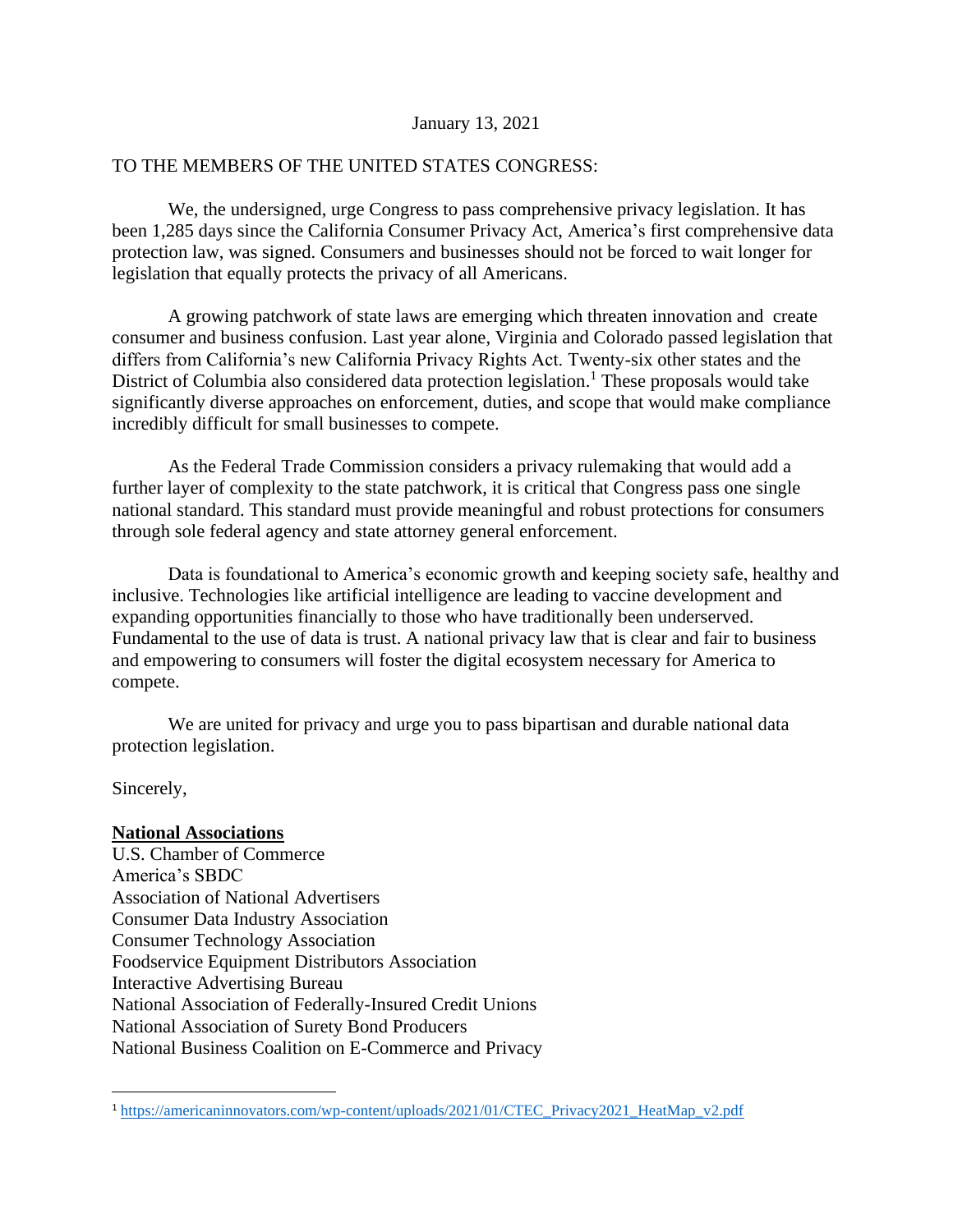National Waste & Recycling Association Security Industry Association Software & Information Industry Association (SIIA) TechNet U.S. Minority Chamber of Commerce

## **Alabama**

Enterprise Chamber of Commerce Prattville Area Chamber of Commerce Selma and Dallas County Chamber of Commerce and Tourism Information

## **Arizona**

Arizona Chamber of Commerce and Industry Buckeye Valley Chamber of Commerce Chandler Chamber of Commerce Greater Phoenix Chamber Green Valley Sahuarita Chamber of Commerce & Visitor Center Lake Havasu Area Chamber of Commerce Sierra Vista Area Chamber of Commerce Surprise Regional Chamber of Commerce

## **California**

Danville Area Chamber of Commerce Gateway Chambers Alliance Greater Grass Valley Chamber of Commerce Greater San Fernando Valley Chamber of Commerce Long Beach Area Chamber of Commerce Los Angeles Area Chamber of Commerce Norwalk Chamber of Commerce Palos Verdes Peninsula Chamber of Commerce Pleasanton Chamber of Commerce Rancho Cordova Area Chamber of Commerce San Juan Capistrano Chamber of Commerce San Mateo Chamber of Commerce Simi Valley Chamber of Commerce The Greater Escondido Chamber of Commerce Torrance Area Chamber of Commerce

## **Georgia**

Barrow County Chamber of Commerce, Inc.

## **Idaho**

Pocatello-Chubbuck Chamber of Commerce

# **Illinois**

Joliet Region Chamber of Commerce & Industry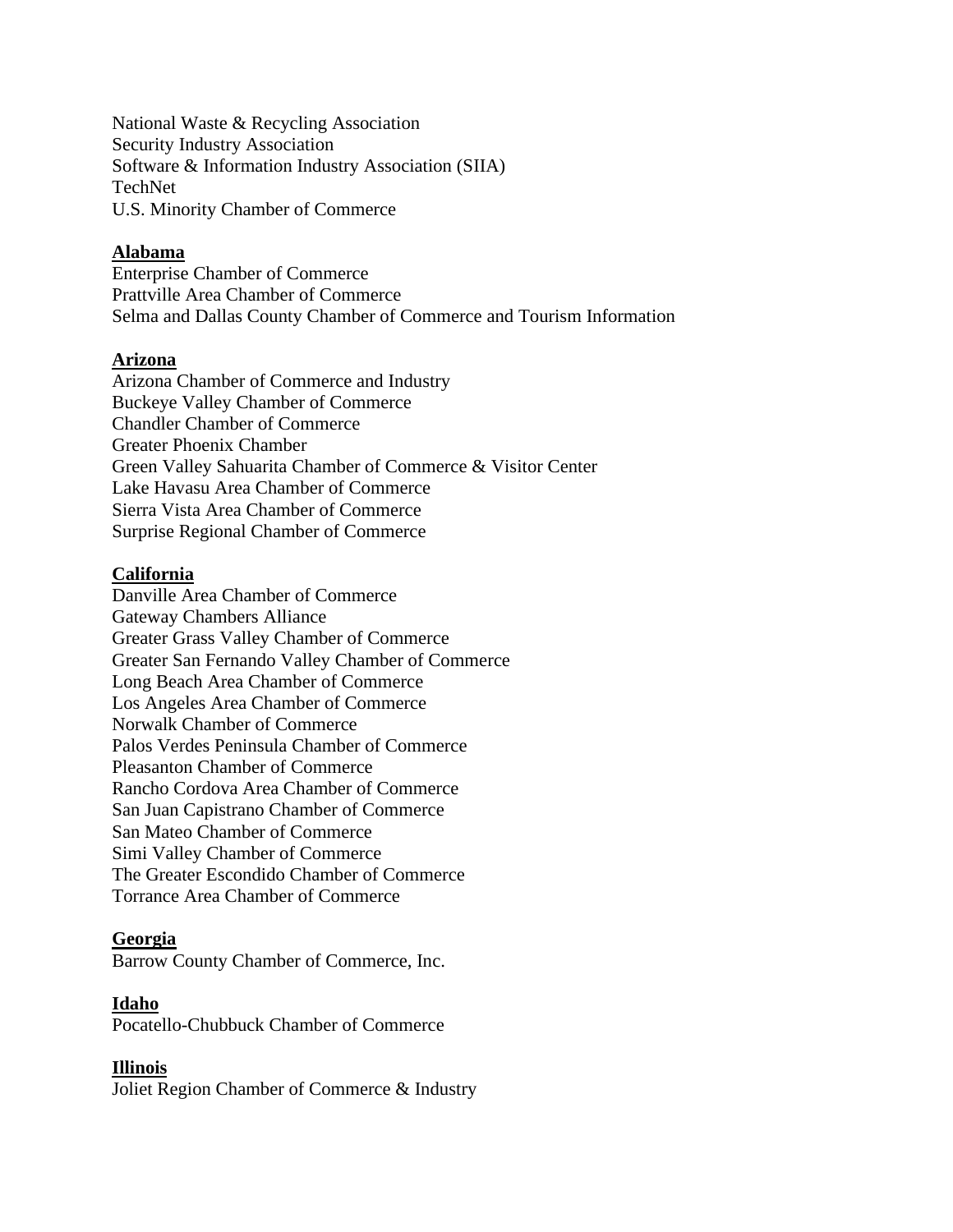Naperville Chamber of Commerce The Greater Springfield Chamber of Commerce

## **Indiana**

South Bend Regional Chamber

# **Iowa**

Council Bluffs Area Chamber of Commerce Mason City Chamber of Commerce

# **Kansas**

Overland Park Chamber of Commerce

# **Maryland**

Baltimore County Chamber of Commerce Central Maryland Chamber of Commerce Cybersecurity Association of Maryland, Inc. Howard County Chamber Maryland Chamber of Commerce Maryland Hispanic Chamber of Commerce Salisbury Area Chamber of Commerce Washington County Chamber of Commerce

# **Massachusetts**

Greater Boston Chamber of Commerce One SouthCoast Chamber

# **Minnesota**

Austin Area Chamber of Commerce

# **Nevada**

Carson City Chamber of Commerce White Pine Chamber of Commerce

# **New Jersey**

Greater Westfield Area Chamber of Commerce

# **New Mexico**

Southwest Cable Communications Association (Arizona and New Mexico)

# **New York**

Corning Area Chamber of Commerce Greater Rochester Chamber of Commerce

## **North Carolina** North Carolina Chamber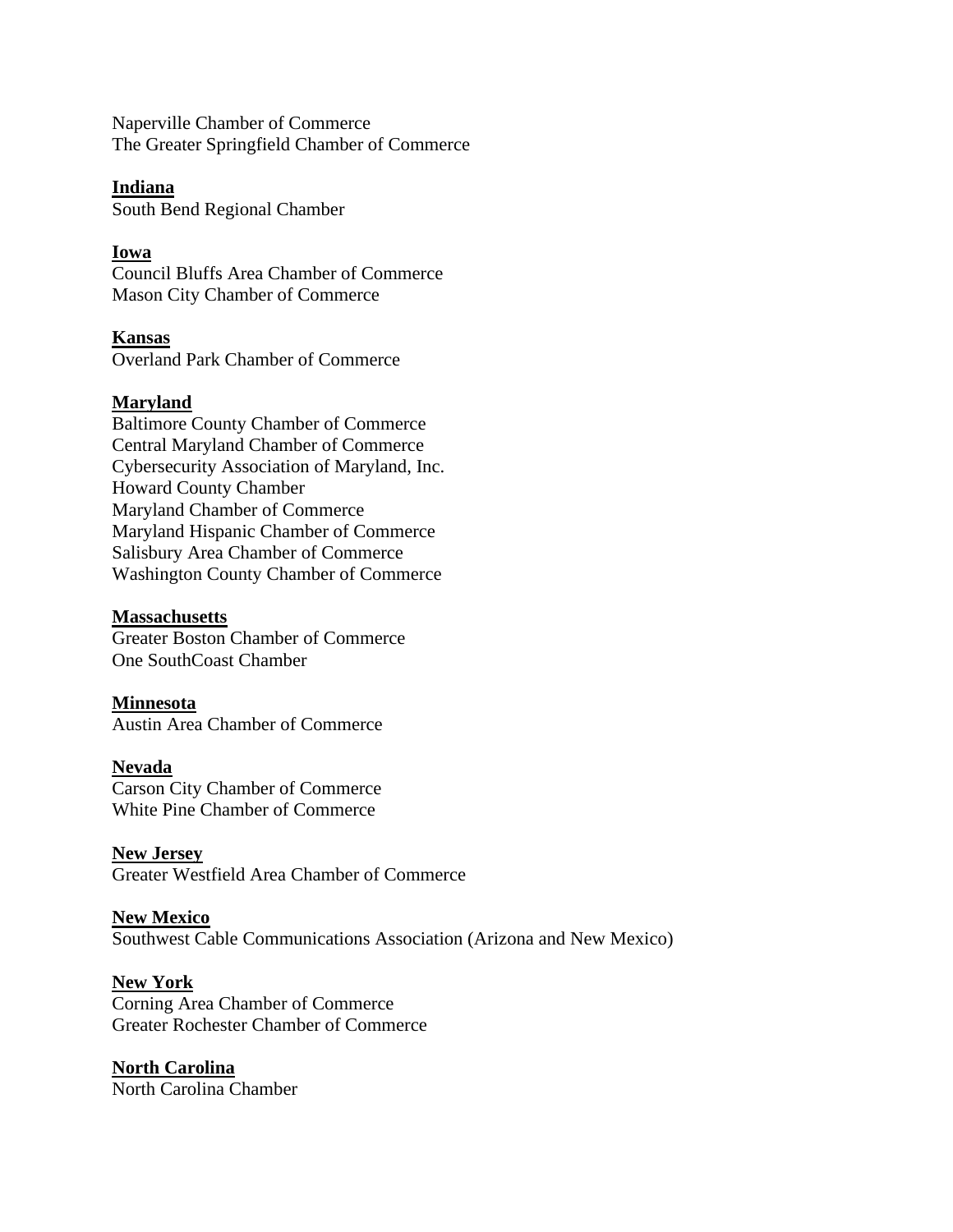The Chamber, Leading Business in Cabarrus

**Ohio** Solon Chamber of Commerce

**Oklahoma** The State Chamber of Oklahoma

**Oregon** Oregon Business & Industry

#### **Pennsylvania**

Beaver County Chamber of Commerce Cambria Regional Chamber Greater Latrobe Laurel Valley Regional Chamber of Commerce Pennsylvania Chamber of Business and Industry Schuylkill Chamber of Commerce Southern Chester County Chamber of Commerce

**South Carolina**

Hilton Head Island-Bluffton Chamber of Commerce

**Tennessee** Pigeon Forge Chamber of Commerce

## **Texas**

Dripping Springs Chamber of Commerce Grapevine Chamber of Commerce Greater Tomball Area Chamber of Commerce Longview TX Chamber of Commerce Rowlett Area Chamber & Visitors Center

#### **Utah**

Point of Mountain Chamber of Commerce Salt Lake Chamber South Valley Chamber of Commerce

#### **Virginia**

Virginia Chamber of Commerce

#### **Washington**

Association of Washington Business Auburn Area Chamber of Commerce Burlington Chamber of Commerce Moses Lake Chamber of Commerce Seattle Metropolitan Chamber of Commerce